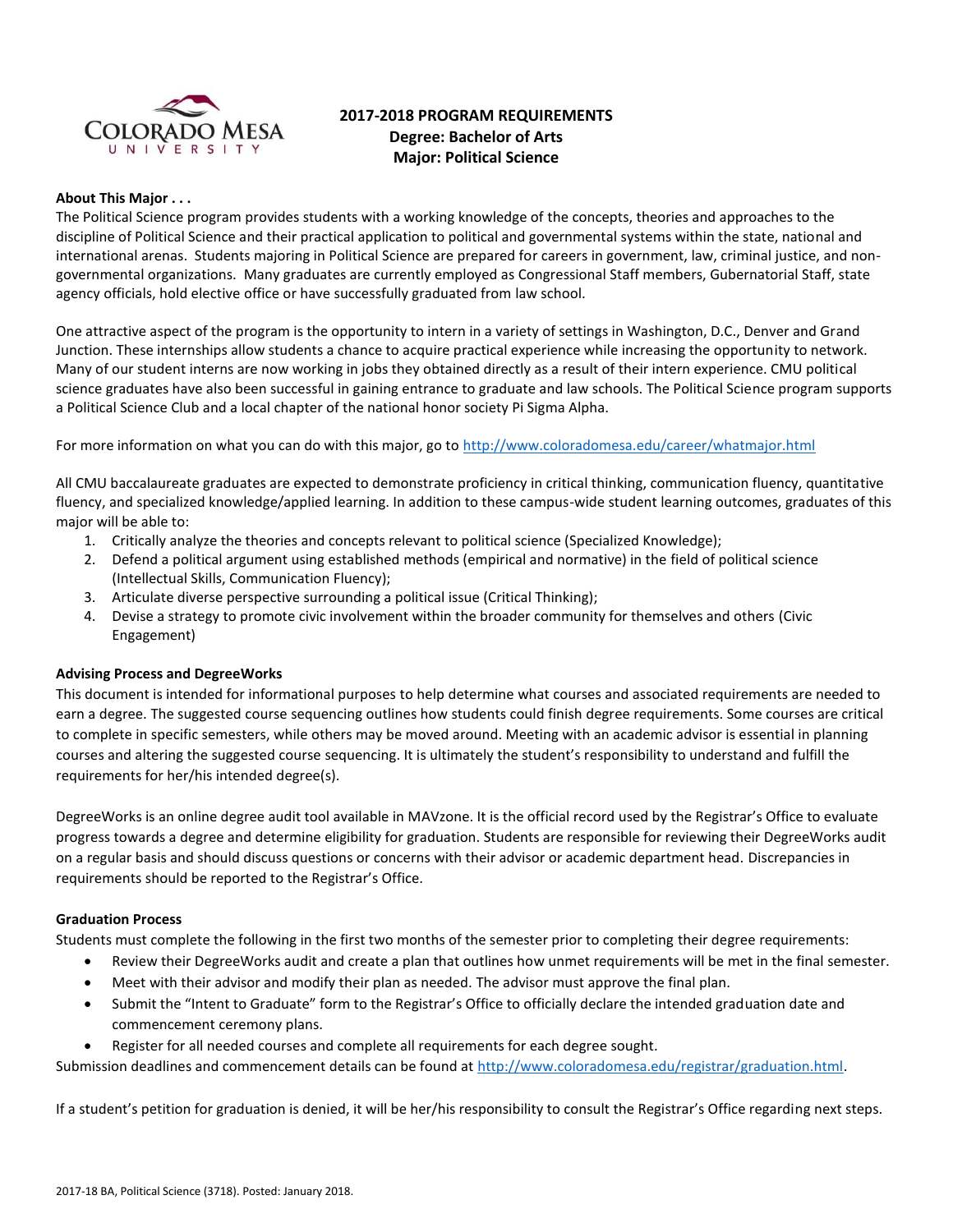# **INSTITUTIONAL DEGREE REQUIREMENTS**

The following institutional degree requirements apply to all CMU baccalaureate degrees. Specific programs may have different requirements that must be met in addition to institutional requirements.

- 120 semester hours minimum.
- Students must complete a minimum of 30 of the last 60 hours of credit at CMU, with at least 15 semester hours in major discipline courses numbered 300 or higher.
- 40 upper-division credits (an alternative credit limit applies to the Bachelor of Applied Science degree).
- 2.00 cumulative GPA or higher in all CMU coursework.
- A course may only be used to fulfill one requirement for each degree/certificate.
- No more than six semester hours of independent study courses can be used toward the degree.
- Non-traditional credit, such as advanced placement, credit by examination, credit for prior learning, cooperative education and internships, cannot exceed 30 semester credit hours for a baccalaureate degree; A maximum of 15 of the 30 credits may be for cooperative education, internships, and practica.
- Pre-collegiate courses (usually numbered below 100) cannot be used for graduation.
- Capstone exit assessment/projects (e.g., Major Field Achievement Test) requirements are identified under Program-Specific Degree Requirements.
- The Catalog Year determines which program sheet and degree requirements a student must fulfill in order to graduate. Visit with your advisor or academic department to determine which catalog year and program requirements you should follow.
- See "Requirements for Undergraduate Degrees and Certificates" in the catalog for a complete list of graduation requirements.

# **PROGRAM-SPECIFIC DEGREE REQUIREMENTS**

- 2.00 cumulative GPA or higher in coursework toward the major content area.
- A "C" or higher is required in all major and foundation courses.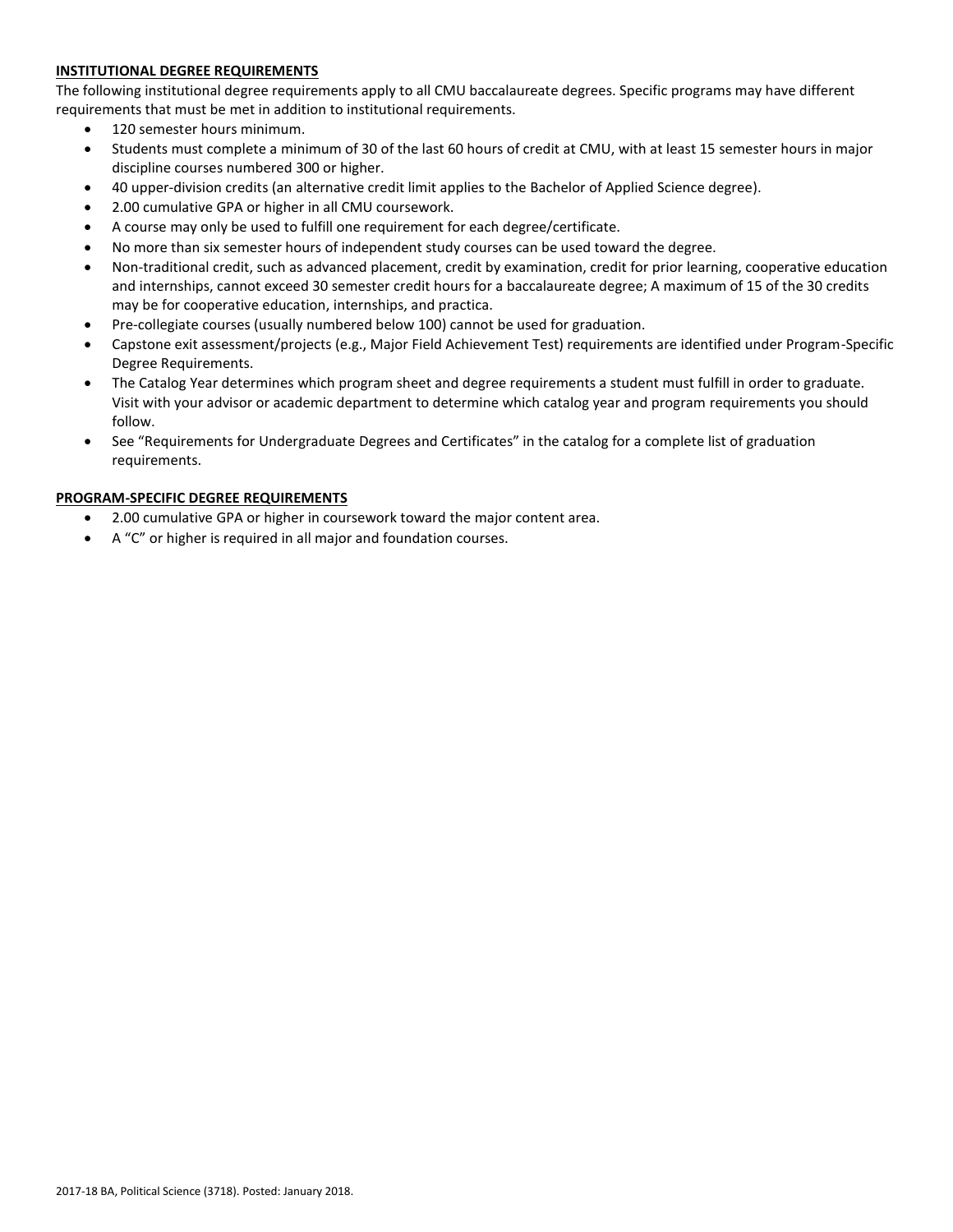### **ESSENTIAL LEARNING REQUIREMENTS** (31 semester hours)

See the current catalog for a list of courses that fulfill the requirements below. If a course is an Essential Learning option and a requirement for your major, you must use it to fulfill the major requirement and make a different selection for the Essential Learning requirement.

**English** (6 semester hours, must receive a grade of "C" or better and must be completed by the time the student has 60 semester hours.)

- $\Box$  ENGL 111 English Composition (3)
- ENGL 112 English Composition (3)

**Mathematics** (3 semester hours, must receive a grade of "C" or better, must be completed by the time the student has 60 semester hours.)

MATH 110 - College Mathematics (3) or higher

### **Humanities** (3 semester hours)

 $\Box$  Select one Humanities course (3)

### **Social and Behavioral Sciences** (6 semester hours)

- $\Box$  Select one Social and Behavioral Sciences course (3)
- $\square$  Select one Social and Behavioral Sciences course (3)

### **Natural Sciences** (7 semester hours, one course must include a lab)

- $\square$  Select one Natural Sciences course (3)
- $\Box$  Select one Natural Sciences course with a lab (4)

### **History** (3 semester hours)

 $\Box$  Select one History course (3)

### **Fine Arts** (3 semester hours)

 $\Box$  Select one Fine Arts course (3)

# **OTHER LOWER-DIVISION REQUIREMENTS**

**Wellness Requirement** (2 semester hours)

- $\Box$  KINE 100 Health and Wellness (1)
- $\Box$  Select one Activity course (1)

# **Essential Learning Capstone** (4 semester hours)

Essential Learning Capstone must be taken after completion of the Essential Learning English and Mathematics requirements, and when a student has earned between 45 and 75 hours.

- ESSL 290 Maverick Milestone (3)
- $\square$  ESSL 200 Essential Speech (1)

# **FOUNDATION COURSES** (6 semester hours)

Two consecutive classes in the same foreign language. FLAS 114 & 115 will NOT fulfill this requirement. Must receive a grade of "C" or higher.

 $\Box$   $\underline{\hspace{1cm}}$   $\underline{\hspace{1cm}}$   $\underline{\hspace{1cm}}$   $\underline{\hspace{1cm}}$   $\overline{\hspace{1cm}}$   $\overline{\hspace{1cm}}$   $\overline{\hspace{1cm}}$   $\overline{\hspace{1cm}}$   $\overline{\hspace{1cm}}$   $\overline{\hspace{1cm}}$   $\overline{\hspace{1cm}}$   $\overline{\hspace{1cm}}$   $\overline{\hspace{1cm}}$   $\overline{\hspace{1cm}}$   $\overline{\hspace{1cm}}$   $\overline{\hspace{1cm}}$   $\overline{\hspace{1$ \_\_\_\_\_\_\_\_\_\_\_\_\_\_\_\_\_\_\_\_\_\_\_\_\_\_\_\_\_\_\_\_\_\_\_\_\_\_\_\_\_\_\_\_\_\_\_\_\_\_\_\_\_\_\_\_\_\_\_\_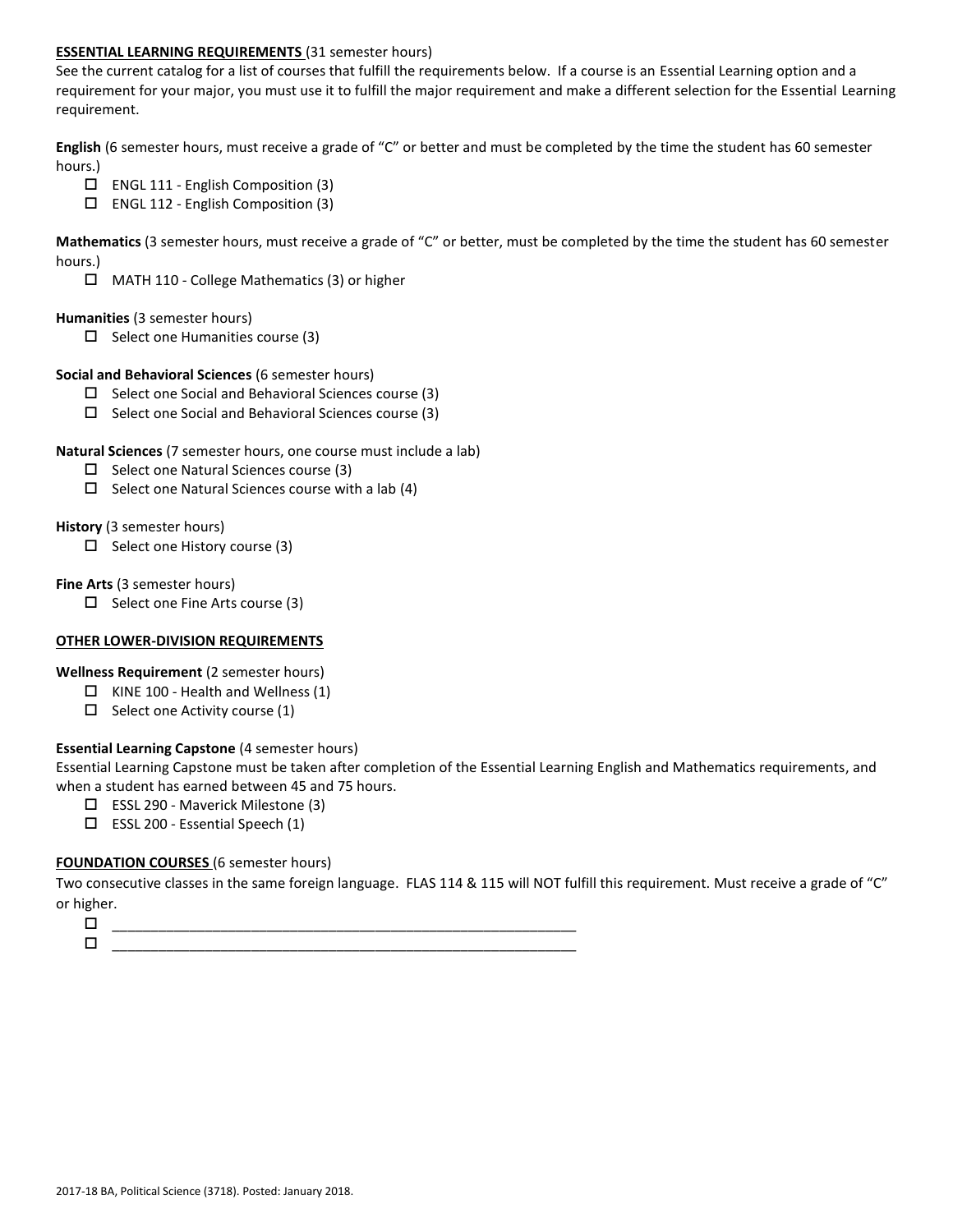### **BA, POLITICAL SCIENCE REQUIREMENTS** (60 semester hours, must pass all courses with a grade of "C" or higher)

**Political Science Core** (24 semester hours)

- □ POLS 101 American Government (3)
- $\Box$  POLS 151 Introduction to Political Ideas (3)
- $\Box$  POLS 201 Introduction to Political Inquiry (3)
- □ POLS 236 State and Local Government (3)
- $\Box$  POLS 261 Comparative Politics (3)
- □ POLS 270 World Politics (3)
- $\Box$  POLS 351 Public and Elite Political Behavior (3)
- $\Box$  POLS 490 Senior Seminar for Political Science (3)

**Political Science Electives** (15 semester hours)

- $\square$  Political Theory Select one of the following courses: POLS 452 - Political Theory: Classical and Medieval (3) POLS 453 - Political Theory: Modern (3) POLS 482 - International Relations Theory (3)
- $\Box$  American Politics Select one of the following courses: POLS 324 - The Legislative Process (3) POLS 325 - The American Presidency (3) POLS 328 - The American Court System (3)
	- POLS 412 Constitutional Law
- $\Box$  Global Politics Select one of the following courses:
	- POLS 366 Government and Politics of Asia (3)
	- POLS 372 Peace and Conflict Studies (3)
	- POLS 373 Global Politics of Women and Gender (3)
	- POLS 471 Politics of Global Governance (3)
	- POLS 472 International Political Economy (3)
	- POLS 475 American Foreign and National Security Policy (3)
- $\Box$  Political Issues Select one of the following courses:
	- POLS 352 Religion and Politics (3)
	- POLS 353 Politics of Natural and Human Resources (3)
	- POLS 354 Political Geography (3)
	- POLS 356 Indigenous Politics (3)
	- POLS 462 Public Policy: Theory and Practice (3)
	- POLS 488 Environmental Politics and Policy (3)
- $\Box$  Public Administration Select one of the following courses:
	- PADM 315 Public Management (3)
	- PADM 350 Ethics in Public Administration (3)
	- PADM 442 Public Budgeting (3)
	- PADM 446 Public Personnel Management (3)
	- POLS 342 Public Administration (3)
	- EMDP 211 Introduction to Emergency Management (3)

# **Political Science Specialization** (12 semester hours)

Choose four additional courses from Political Theory, American Politics, Global Politics, Political Issues and/or Public Administration.

| $\mathbf{L}$ |  |
|--------------|--|
| $\mathbf{L}$ |  |
|              |  |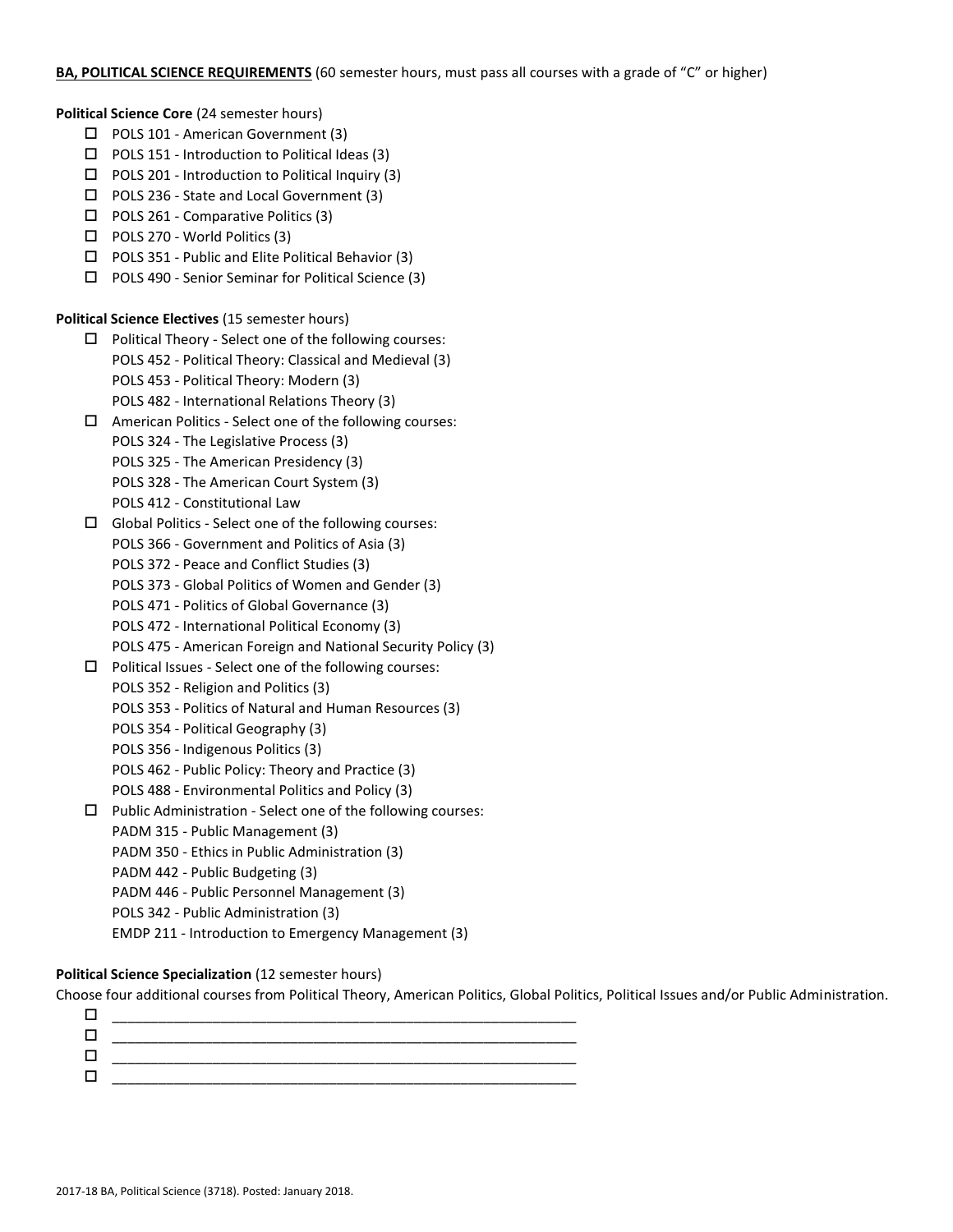**Career Preparation** (3 semester hours)

 $\Box$  Select one of the following courses: STAT 215 - Statistics for Social and Behavioral Sciences (4) SPCH 304 - Communication and Conflict (3) SPCH 305 - Communication: Culture, Diversity, and Gender (3) SPCH 306 - Communication and Leadership (3) SPCH 308 - Argumentation and Debate (3) SOCI 470 - Pre-Law in Practice (3) POLS 395 - Independent Study (1-3) POLS 396 - Topics (1-3) POLS 495 - Independent Study (1-3) POLS 496 - Topics (1-3) POLS 499 - Internship (1-3) \_\_\_\_\_\_\_\_\_\_\_\_\_\_\_\_\_\_\_\_\_\_\_\_\_\_\_\_\_\_\_\_\_\_\_\_\_\_\_\_\_\_\_\_\_\_\_\_\_\_\_\_\_\_\_\_

**Restricted Electives** (6 semester hours) Select 2 of the following Political Science related courses: CRMJ 420 - Criminal Law (3) CRMJ 425 - Trial, Evidence and Legal Advocacy (3) CRMJ 470 - Restorative Justice (3) EMDP 321 - Hazard Mitigation and Preparedness EMDP 331 - Disaster Response and Recovery HIST 303 - History of Modern Germany (3) HIST 315 - American Indian History (3) HIST 320 - The American West (3) HIST 333 - International History of the Cold War (3) HIST 342 - The Early American Republic (3) HIST 346 - The United States in the 1950's and 1960's (3) HIST 347 - Global America: 1970-2000 (3) HIST 371 - 20th Century United States Women's History (3) HIST 400 - The Soviet Union and Eastern Europe (3) HIST 403 - East Asia and the Modern World (3) HIST 406 - History of the African Continent (3) HIST 410 - Environmental History of the United States (3) HIST 425 - The History of Sexuality PSYC 320 - Social Psychology (3) SOCI 101 - Introduction to Lesbian, Gay, Bisexual and Transgender Studies (3) SOCI 410 - Death, Dying & Bereavement (3) SOCO 300 - Political Sociology (3) SOCO 305 - Environmental Sociology (3) SOCO 310 - Sociology of Religion (3) SOCO 312 - Social Movements (3) SOCO 314 - Population (3) SOCO 316 - Social Inequality (3) SOCO 325 - Racial and Ethnic Relations (3)  $\Box$   $\underline{\hspace{1cm}}$   $\underline{\hspace{1cm}}$   $\underline{\hspace{1cm}}$   $\underline{\hspace{1cm}}$   $\overline{\hspace{1cm}}$   $\overline{\hspace{1cm}}$   $\overline{\hspace{1cm}}$   $\overline{\hspace{1cm}}$   $\overline{\hspace{1cm}}$   $\overline{\hspace{1cm}}$   $\overline{\hspace{1cm}}$   $\overline{\hspace{1cm}}$   $\overline{\hspace{1cm}}$   $\overline{\hspace{1cm}}$   $\overline{\hspace{1cm}}$   $\overline{\hspace{1cm}}$   $\overline{\hspace{1$  $\Box$ 

**GENERAL ELECTIVES** (All college level courses appearing on your final transcript, not listed above that will bring your total semester hours to 120 hours. 16 semester hours; 7 hours of upper division may be needed)

| ______________<br>__________<br>_____<br>_______<br>___ |
|---------------------------------------------------------|
|                                                         |
|                                                         |
| _____                                                   |
|                                                         |